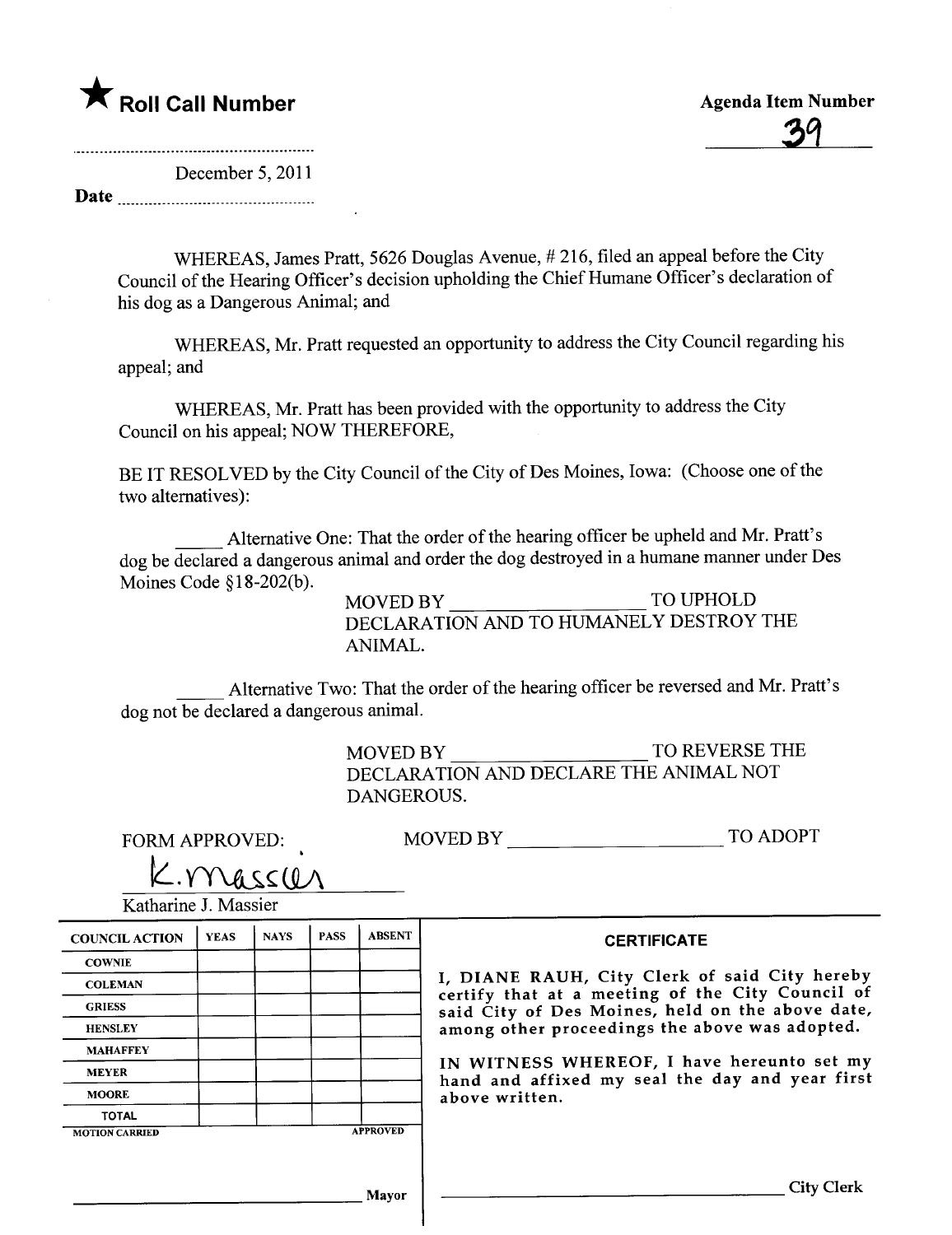### EXHIBITS FOR DANGEROUS ANIMIAL

#### "KLOE"

#### EXHIBIT A Hearing Officer's Decision (City Exhibits 1-29)

Animal Investigation Reports Code Sections

#### EXHIBIT B James Pratt's Exhibits (Exhibits 1-8)

EXHIBIT C Appeal from James Pratt

**EXHIBIT D** Letter to James Pratt (Setting date of Appeal to Council)

#### EXHIBIT E Hearing Transcript

 $\,$   $\,$   $\,$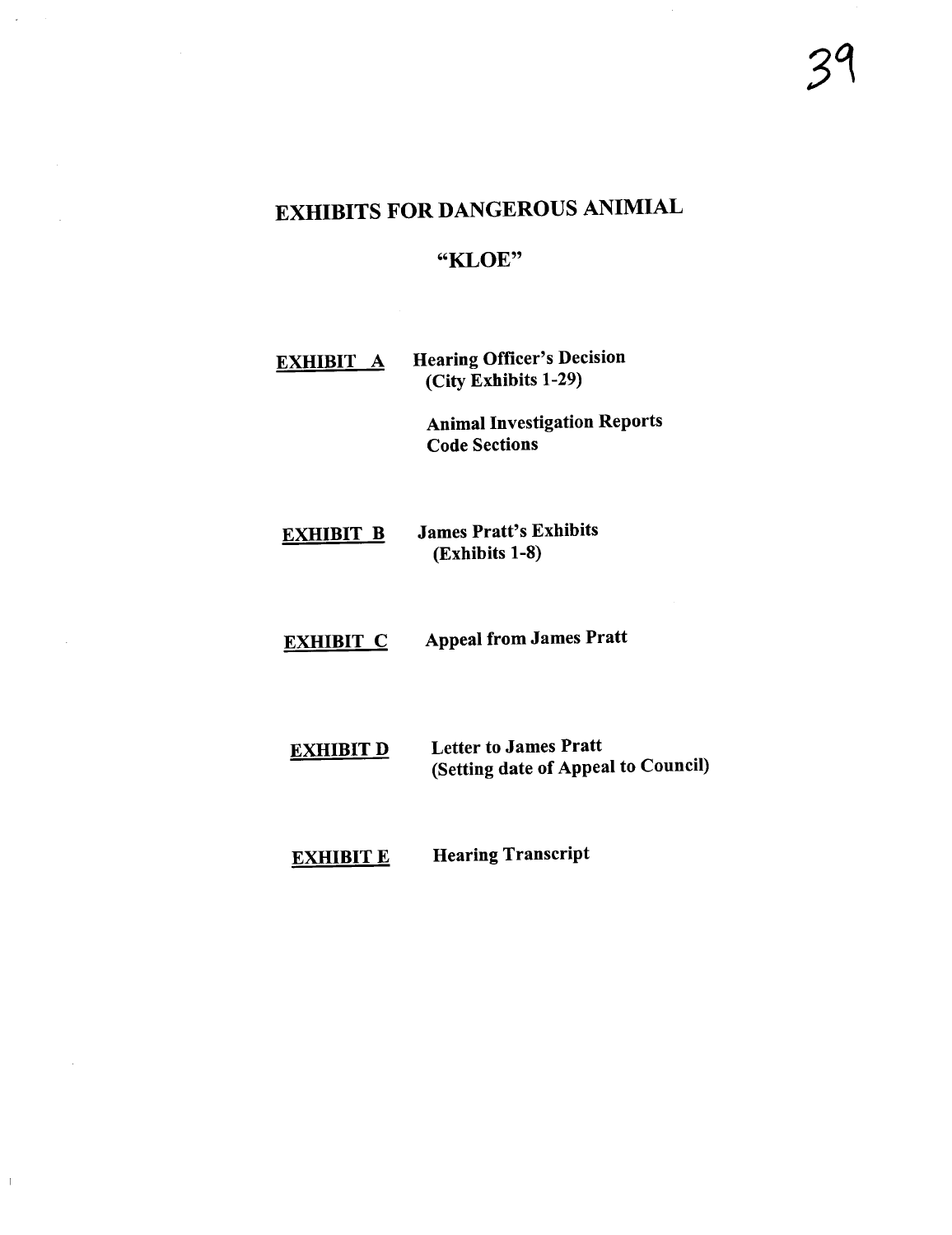### **EXHIBIT A**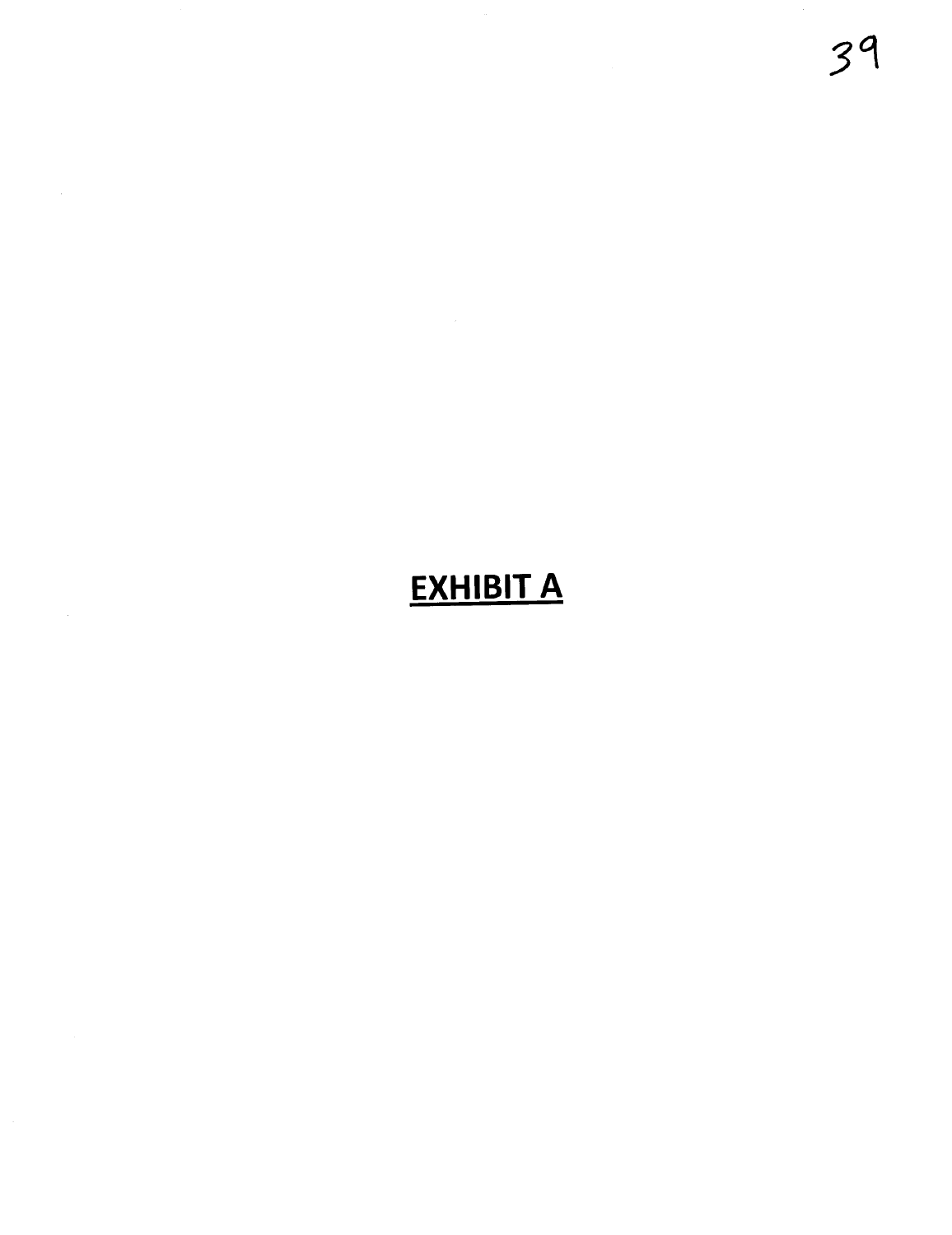$34$ CITY OF DESI OFFICE OF THE CITY CLERK

 $EX. A$ 

November 14, 2011

James Pratt 5626 Douglas Avenue, #216 Des Moines, IA 50310

Subject: Dangerous Animal

Attached is the ruling from the City of Des Moines Hearing Officer, for the Administrative Hearing on November 7, 2011. Please read it carefully, so you are aware of the decision, any deadlines you might be required to comply with, as well as any other requirements you may be held to.

Sincerely,

Diane Rauh City Clerk

DR:kh Attach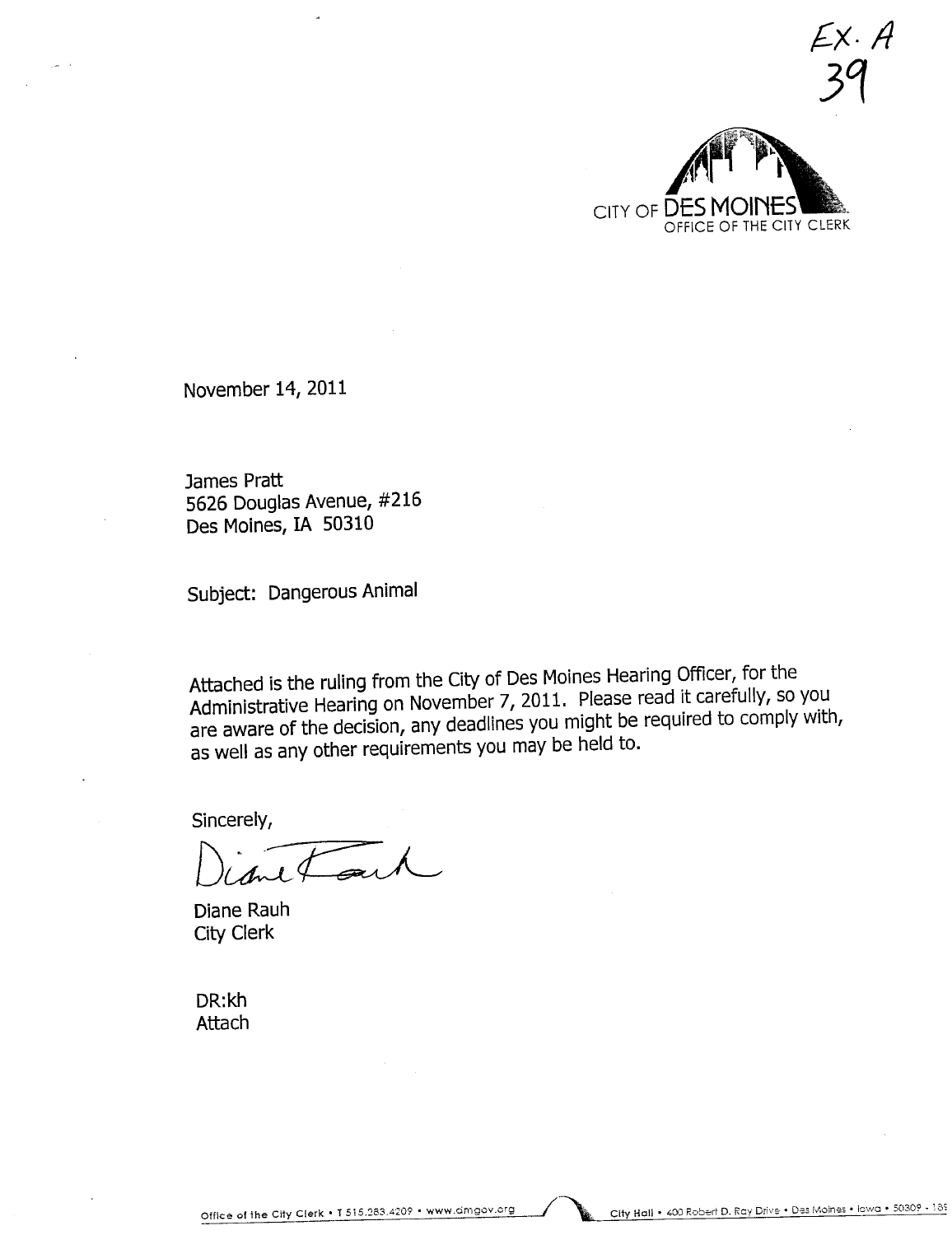#### City of Des Moines, Iowa November 7, 2011 Administrative Hearing

) ) ) ) ) ) )

In re:

JAMES PRATT, Respondent

DECISION AND ORDER AND NOTICE OF APPEAL RIGHTS

James Pratt, owner of a black and white colored female Pit Bull breed dog named "Chloe" (ARL# A14146270), appeared in his own behalf. Sergeant Scott Raudabaugh, the Chief Humane Officer with the City of Des Moines Police Department (the "DMPD"), appeared on behalf of the City of Des Moines, Iowa (the "City").

#### Procedural History

At approximately 12:10 AM on September 26, 2011, DMPD Police Officer Wing sustained a dog bite to the left inner thigh from a black and white colored female Pit Bull breed dog while responding to a "domestic" at 5626 Douglas Avenue, Des Moines, Polk County, Iowa; an extended stay motel room occupied by James Pratt (City Exhibits 18-19). On September 26, 2011, Mr. Pratt's dog "Chloe" was impounded and placed in quarantine with ARL CCC. On September 27, 2011, a Veterinarian examined "Chloe" and found the dog to have "predominant<br>Pit Bull physical characteristics" (City Exhibit 23). On September 27, 2011, the City's Chief<br>Humane Officer declared "Chloe" to be Pit Bull physical characteristics" (City Exhibit 23). On September 27, 2011, the City's Chief Humane Officer declared "Childe" to be a "Nunicipal Code") (City Exhibit 24). At approximately City of Des Moines Municipal Code (the mailing Code of The "Vicious Dog" declaration letter under the 8:49 AM on September 30, 2011, the DMPD slid a "Vicious Dog" declaration letter under the door of room 216 at the Douglas Avenue extended stay motel; where Mr. Pratt was known to be residing. The declaration letter notified Mr. Pratt that: (1) his dog "Chloe" was impounded at the animal shelter; (2) the dog was identified as over 6-months old and a vicious dog breed as defined under Section 18-41 of the Municipal Code; (3) he may reclaim the dog after properly licensing it as a "Vicious Dog" with the City Clerk's Office, which included agreeing to properly confine/leash it; (4) if his dog is found unlicensed or not properly confined/leashed two times it may be destroyed in a humane manner in accordance with Sections 18-57&58 of the Municipal Code; and (5) he had a right to appeal the "Vicious Dog" declaration provided his request was filed with the City Clerk's Office within three business days of receiving the notice of the "Vicious Dog" declaration (City Exhibits 24&25). The record is void of any evidence that Mr. Pratt fied an appeal with the City Clerk's Office to dispute the "Vicious Dog" declaration. At approximately 1 :00 PM on October 12,2011, the DMPD personally served Mr. Pratt with a copy of the "Vicious Dog" declaration letter; with Mr. Pratt's signature obtained on the receipt of service form (City Exhibit 26). On October 12,2011 Mr. Pratt signed the "Vicious Dog" Compliance Form and filed it with the City Clerk's Office (City Exhibit 27).

At approximately 3:23 PM on October 25, 2011, the stay motel located at 5626 Douglas bite/domestic disturbance in the parking lot of an extended stay motel located at 5626 Douglas Avenue, Des Moines, Polk County, Iowa; in which three adults and a black and red Yorki dog were bite victims. On October 25, 2011, "Chloe" was impounded because the dog was found to have bitten at least two adults and kiled the Yorki during the dog bite/domestic disturbance. On October 31, 2011, the Veterinary Diagnostic Laboratory at Iowa State University issued results from rabies testing and a necropsy on the victim dog; noting the dog tested negative for the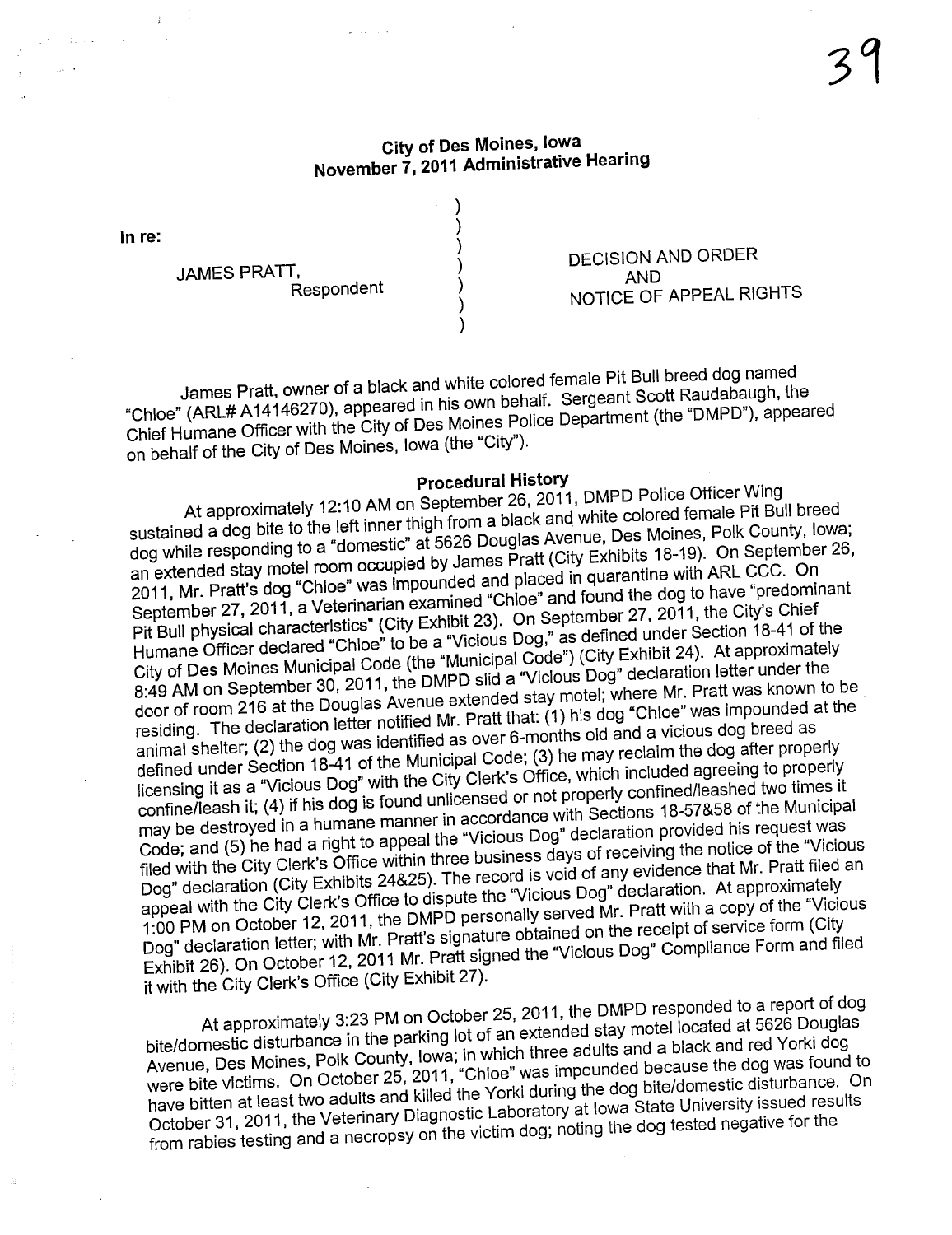rabies virus and the dog had died from trauma, jugular laceration and hemorrhage from multiple bite wounds (City Exhibits 8-10). On November 3,2011, DMPD contacted Mr. Pratt's Mother, who had sustained a bite injury, informing her that the victim dog had tested negative for rabies; and the coordinate a single informed to inform the victim dog's owner. On November 4, 2011, an unsuccessful attempt was made to inform the victim dog's owner. On November 4, 2011, ARL CCC, at the request by DMPD, informed the victim dog owner that her dog tested negative for the rabies virus (City Exhibit 12). On November 3,2011, the DMPD Chief Humane Officer declared "Chloe" (alkla "Cloe") a "Dangerous Animal" as defined under Section 18-196 of the Municipal Code (City Exhibit 1). On November 3, 2011, DMPD slid a copy a Notice form and the declaration letter under the door of room 216 at the Douglas Avenue extended stay motel; where Mr. Pratt was known to be staying (City Exhibit 2). The Notice informed Mr. Pratt that: (1) where Mr. Pratt that: (1) the City was declaring his dog "Chloe" to be a "Dangerous Animal" because the dog was involved in bite incidents of a person on two separate occasions within a 12-month period, as involved in bite incidents of a person on two separate occasions within a 12-month period, as specified under Section 18-196 of the Municipal Code; (2) an administrative hearing to review the "Dangerous Animal" declaration had been scheduled for 10:00 AM on November 7th; (3) if the "Dangerous Animal" declaration is upheld "Chloe" may be destroyed in a humane manner and paragonous rummar abonation is applied under the many section of the Municipal Code; and (4) "Chloe" will remain in impound processes and our content of the Administrative Hearing Officer. The administrative hearing was so pending the decision of the Administrative Hearing Officer. The administrative hearing was so conducted.

#### Discussion

Sergeant Raudabaugh argued Mr. Pratticipal Code because of the dog's vicious Delivery  $u$ definition ander Section 18-1966 the Municipal Code because of the dog's vicious behavior during two recent occasions. Sergeant Raudabaugh testified that "Chloe" was found to be the bite dog during an incident on September 26, 2011 and again on October 25, 2011. Sergeant Raudabaugh testified that during the first incident, a Police Officer was bitten on the inner left thigh, which caused a puncture wound and tooth scrapes (DMPD Case# 11-31528). Sergeant angin mission serves a person of the record that the Officer had responded to a "Domestic" in Raudabaugh offered evidence into the record that the Officer had responded to a "Domestic" in room 216 of the Douglas Avenue extended stay motel (City Exhibit 18-19). Sergeant Raudabaugh testified that Mr. Pratt was identified as "Chloe's" owner and that the dog was on a leash in the room and under the control of an Ashley Martinez. Sergeant Raudabaugh testified that Ms. Martinez had been instructed to keep the dog away from the Police Officers; but the dog could not be controlled and it ran at the victim Officer, biting and breaking the skin of his inner left thigh (City Exhibits 20-21).

Sergeant Raudabaugh testified that during the most recent incident, on October 25, 2011, "Chloe" was being walked on a leash held by Mr. Pratt's Mother in the parking lot of the Douglas Avenue extended stay motel. Sergeant Raudabaugh testified that "Chloe" attacked a Yorki dog, which had come up and was sniffng it; "Chloe" grabbed it in its jaw, repeatedly shook it and would not release it (DMPD case# 11-35116) (City Exhibit 6-7). Sergeant Raudabaugh testified that the record reflects that Mr. Pratt's Mother was punching "Chloe" in the head trying to get the dog off of the Yorki dog (City Exhibit 15a). Sergeant Raudabaugh testified that an adult male, who resides at a neighboring property, responded to the yelling and screaming by adult male, who resides at a neighboring property, responded to the yelling and screaming by down many, who reduce an a neighboring property, respectively to any stimulation order to release the jumping the property line fence and attempting to get "Chloe's" jaw open in order to release the victim dog (City Exhibit 16-17). Sergeant Raudabaugh testified that the male adult neighbor sustained a tear and bleeding on his right ring finger (DMPD case# 11-35118). Sergeant Raudabaugh testified that the victim dog's female adult owner also sustained injuries in her attempt to free her dog (City Exhibits 13-15a). Sergeant Raudabaugh testified that "Chloe" bit into and tore the victim dog's female adult owner's left pant leg; causing a one inch tooth scrape across her left knee (DMPD case# 11-35117). Sergeant Raudabaugh testified that the record also reflects that Mr. Pratt's Mother sustained multiple punctures from a dog bite on her right also reflects that Mr. Pratt's Mother sustained multiple punctures from a dog bite on her right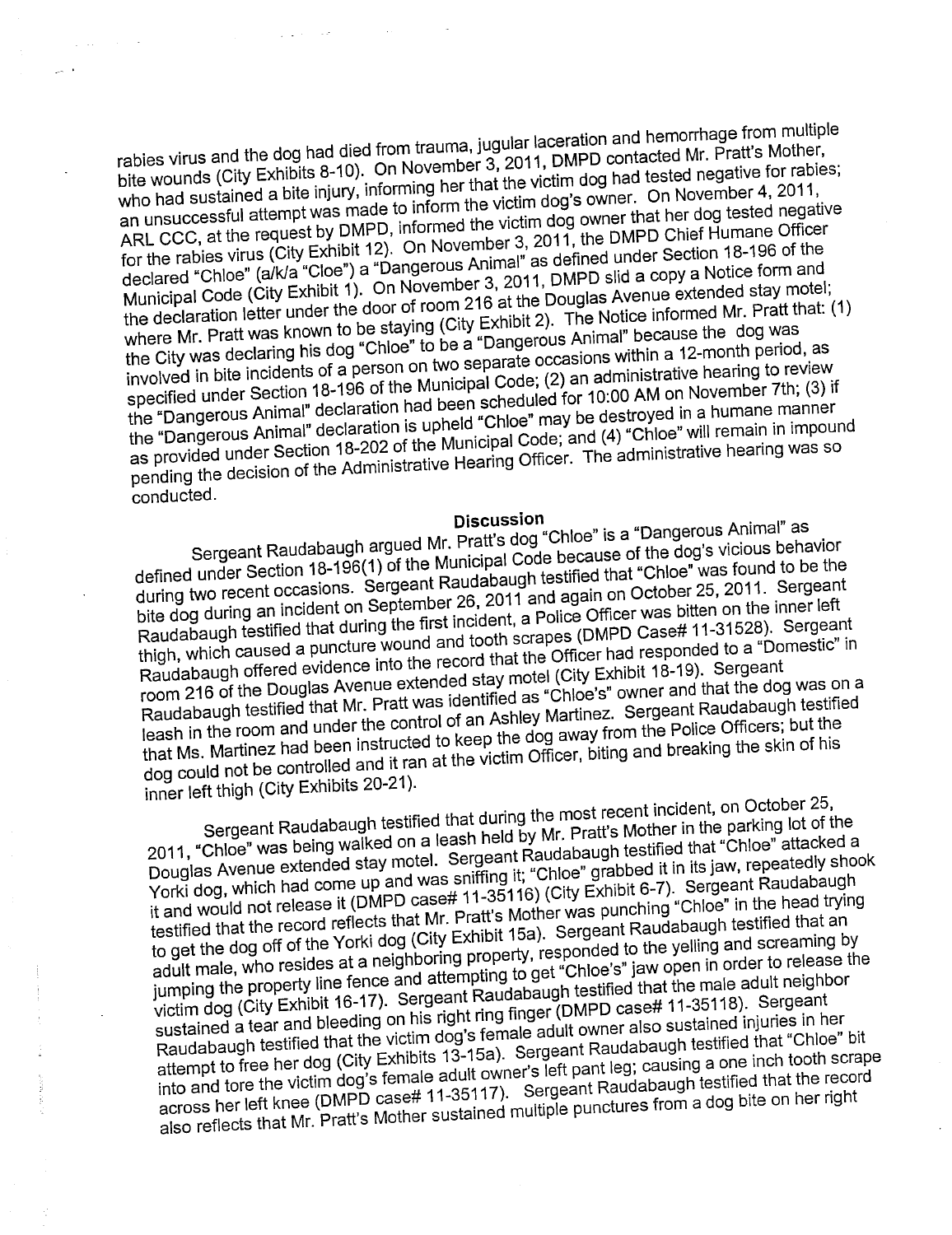hand; which were sustained while trying to get "Chloe" to release the Yorki (DMPD case# 11-35116) (City Exhibits 6-7).

المتحدث الهيا

Mr. Pratt and various members of his family all argued during the November 7, 2011 administrative hearing that "Chloe" is a very loving and gentle dog and the perfect pet; noting administrative hearing that "Chloe" is a very loving and gentle dog and the perfect pet; noting that they would not have the dog around their young daughter if that were not the case. Mr. and and y would not have are dog around and young dudgment in and were not are duse. I'm .<br>Pratt offered eight photos of "Chloe" into the record that show the dog in a calm state. However, Mr. Pratt's Mother, Bonnie Kennedy acknowledged during her testimony that she could not control "Chloe" during the October 25, 2011 incident; admitting that she had punched "Chloe" in the head in an attempt to get the dog to release its grip on the Yorki. Both Mr. Pratt and Ms. Kennedy, argued that "Chloe" is just territorial and that it is understandable for it or any dog to react in such a manner when another dog or person invades its territory. However, such react in such a manner when another dog or person invades its territory. However, such behavior by an animal is unacceptable and dangerous to the public safety.

Mr. Pratt also seemed to argue that his dog is being unfairly targeted based on its breed. However, the issue is whether it is reasonable for the City to declare "Chloe" a "Dangerous Animal" under Section 18-196 of the Municipal Code, which provides in pertinent part:

Dangerous animal means any animal, including a dog . . . that has exhibited vicious propensities in present or past conduct, including such that the animal:<br>(1) has bitten or clawed a person on two separate occasions within a 12-month

- 
- (1) has bitten or clawed a person on two separate occasions with a  $12-12-12-12-12$
- period; (orl  $(3)$  could not be controlled  $\frac{1}{2}$ prevent the occurrence.

As can be noted, the DMPD "Dangerous Animal" declaration does not take into consideration a dog's breed but instead focuses on whether the dog has exhibited vicious propensities in present and past conduct.

Therefore the first query is whether "Chloe" has bitten or clawed a person on two separate occasions within a 12-month period, as delineated in Section 18-196(1) of the Municipal Code. The record reflects that "Chloe" bit a DMPD police Officer on his left inner thigh causing a puncture wound and tooth scrapes while responding to a "domestic" in Mr. Pratt's room at the Douglas Avenue extended stay motel on September 26, 2011 (DMPD case# 11-31528). The record also reflects that 29-days later "Chloe" bit and caused injuries to at least two adults who were responding to "Chloe's" deathly attack of a Yorki dog that had come up to wo addits who was not contributed to the Decision of the control of the sniff "Chloe" on October 25, 2011 (DMPD case #11-35117  $\alpha$  #11-35118). Therefore, it is shall be shall be shall be shall be shall be shall be shall reasonable for the City to declare "Chloe" a "Dangerous Animal" under Section 18-196(1) of the Municipal Code.

In the alternative, this case may also be considered under Section 18-196(3), which calls for determining whether "Chloe" could not be controlled or restrained by the owner at the time of the attack(s) to prevent the occurrence. The record reflects that during the September 26, 2011 incident, a Ms. Martinez was in Mr. Pratt's room at the extended stay motel on Douglas Avenue incident, a Ms. Martinez was in Mr. Pratt's room at the extended stay motel on Douglas Avenue and that she was holding "Chloe" on a leash. The record reflects that DMPD Officers had responded to the "domestic" in Mr. Pratt's room and they had informed Ms. Martinez to keep "Chloe" away from them. The record reflects that Ms. Martinez could not control "Chloe" which allowed the dog to come at one of the Officers and bite him causing an injury to his inner left thigh.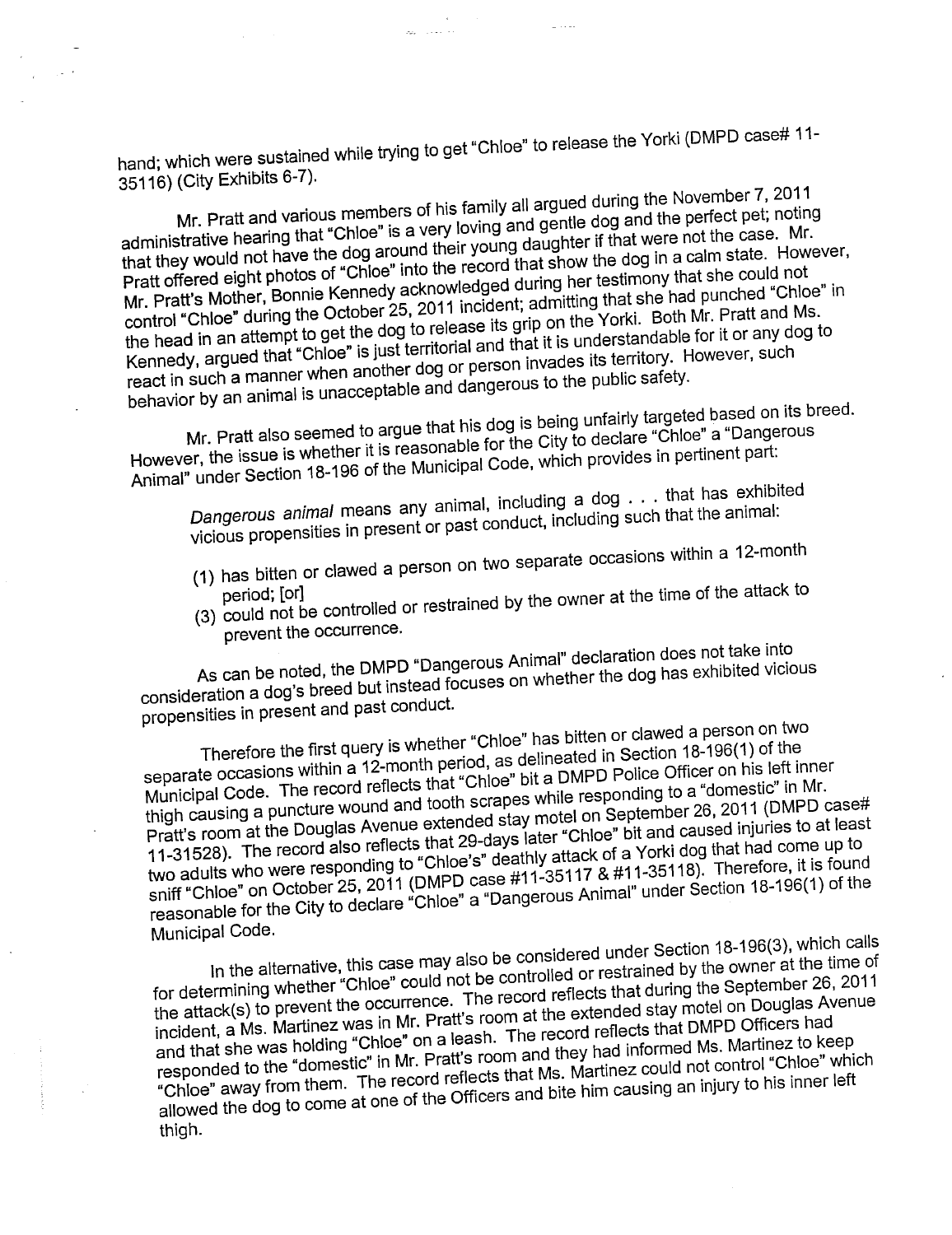Furthermore, Ms. Kennedy did not dispute that a Yorki had come up to sniff "Chloe" and she was unable to control "Chole's" reaction to the Touglas Avenue extended stay motel on dog's leash during their walk in the parking lot of the Douglas Are testimony that she kept October 25, 2011. Ms. Kennedy even acknowledged during her testimony that she kept punching "Chloe" in the head in an attempt to get the dog to release its grip on the Yorki; which further indicates that she did not have control of the dog as required by Section 18-196(3) of the Municipal Code.

For clarification purposes, "controlled or restrained by the owner," as noted under Section 18-196(3) of the Municipal Code, shall be deemed to be when the dog is on leash and under the actual physical control of a person eighteen (18) years of age or older who appears to be acting on behalf of the owner. under the actual physical control of a person eighteen (18) years of age or older who appears to had control of "Chloe's" leash, on each occasion were adults (City Exhibit 20- Ms. Kennedy's son's DOB as 8/12/81 & Martinez's DOB as 12/1/84). Given one of these adults is Mr. Pratt's son's DOB as  $8/12/81$   $\alpha$  maturicz's DOB as 12  $m$  of the Douglas Avenue extended stay motel, it is Mother and the other a female in his room at the Douglas Are. Mr. Pratt. Therefore, it is found reasonable to consider them both agents of Chloe's owner, Mr. Pratt. Therefore, it is found reasonable to find that the bite dog's owner did not control or restrain "Chloe" in order to prevent the bite incidents in September and October; therefore it is found reasonable for the City to declare "Chloe" a "Dangerous Animal" under Section 18-196(3) of the Municipal Code.

#### Decision and Order

By a preponderance of all evidence in the record, the color of Bull breed dog (ARL# Officer is upheld, and "Chloe" the black and white colored female Pit Bull breed dog (ARL# A14146270), owned by James Pratt, is found to be a "Dangerous AnimaL" Therefore, the Chief Humane Officer is ordered to destroy the dog in a humane manner as provided under section 18-202(b) of the Municipal Code. Furthermore, James Pratt is held liable and ordered to pay all impoundment and quarantine costs as provided under Section 18-202 of the Municipal Code, as well as any citation fines that may have been issued and remain unpaid in connection with DMPD cases 11-31528, 11-35116, 11-35117 and 11-35118.

#### Appeal Rights

This order may be appealed to the City Council provider the City Clerk's office within three days of receipt of this order.

This written ruling is hereby submitted on this  $I\sharp^{\prime\prime}$  day of November, 2011 in Des Moines, Polk County, Iowa.

Camille A. Administrative Mearing Officer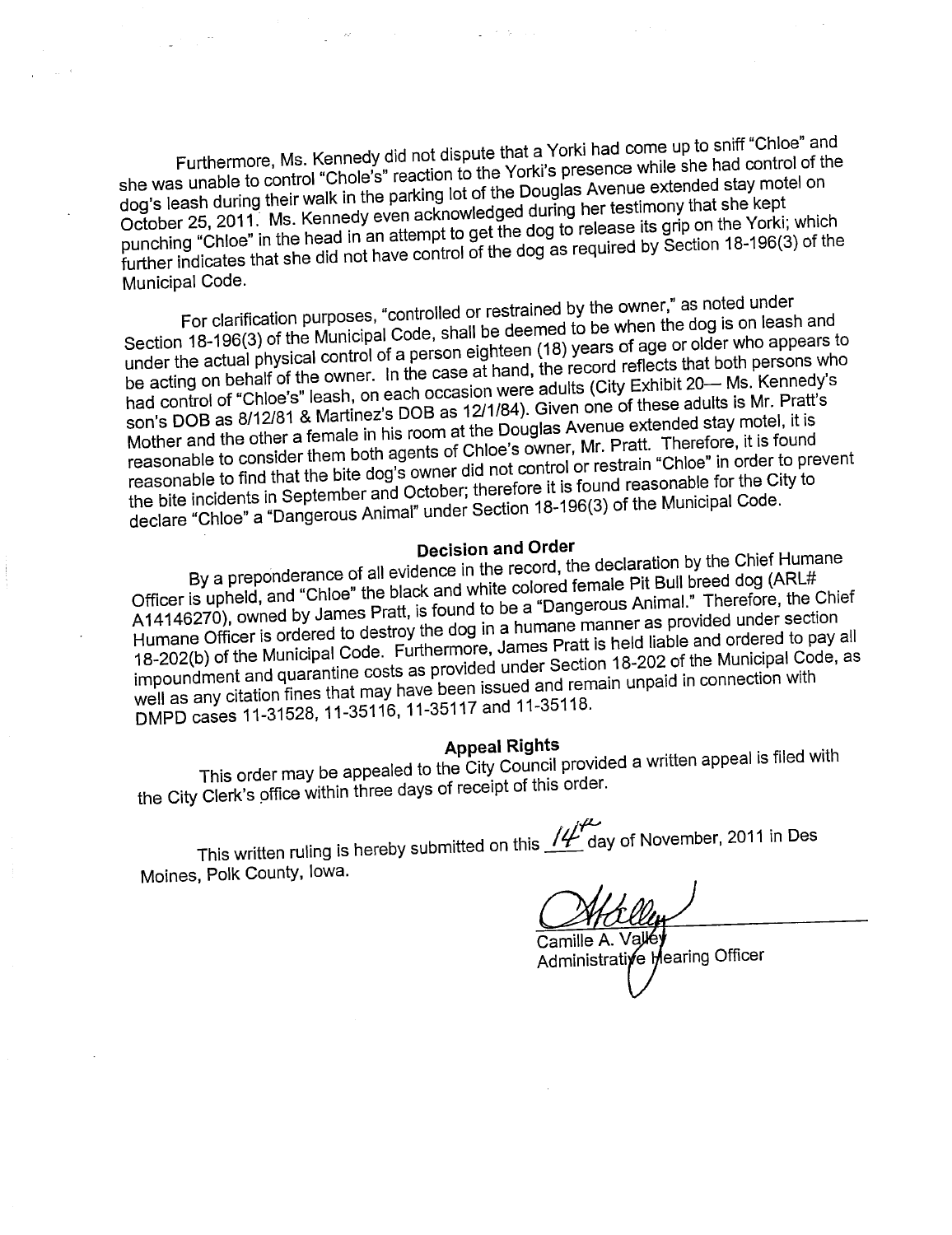1999年,1998年,1999年,1998年19月18日,1998年19月18日,1999年,1999年,1999年,1999年,1999年,1999年,1999年,1999年,1999年,1999

 $\label{eq:2.1} \frac{1}{\sqrt{2}}\int_{\mathbb{R}^3}\frac{1}{\sqrt{2}}\left(\frac{1}{\sqrt{2}}\right)^2\frac{1}{\sqrt{2}}\left(\frac{1}{\sqrt{2}}\right)^2\frac{1}{\sqrt{2}}\left(\frac{1}{\sqrt{2}}\right)^2\frac{1}{\sqrt{2}}\left(\frac{1}{\sqrt{2}}\right)^2.$ 

 $\mathcal{A}^{\mathcal{A}}$ 

| Judy A. Bradshaw<br>Chief of Police                                     | DES MOINES POLICE DEPARTMENT<br><b>Richard Singleton</b><br>Major, Administrative Services Bureau |  |  |  |  |  |
|-------------------------------------------------------------------------|---------------------------------------------------------------------------------------------------|--|--|--|--|--|
| FAX                                                                     | 111.514<br>Date:<br>Number of pages including cover sheet:<br>02                                  |  |  |  |  |  |
| To:<br>$^{\prime\prime}$ Katsn"                                         | From:<br><u>065 moldes Police</u><br>- Laely le-Gameur 4972                                       |  |  |  |  |  |
| Phone:<br>Fax phone: (5/5) 237-1645<br>CC:                              | Phone:<br>Fax phone: 515/237-1874                                                                 |  |  |  |  |  |
| For your review<br>Urgent<br>REMARKS:<br>DOCUMENT SERVICE - JAMES PRATT | Please comment<br>Reply ASAP                                                                      |  |  |  |  |  |
|                                                                         |                                                                                                   |  |  |  |  |  |
|                                                                         |                                                                                                   |  |  |  |  |  |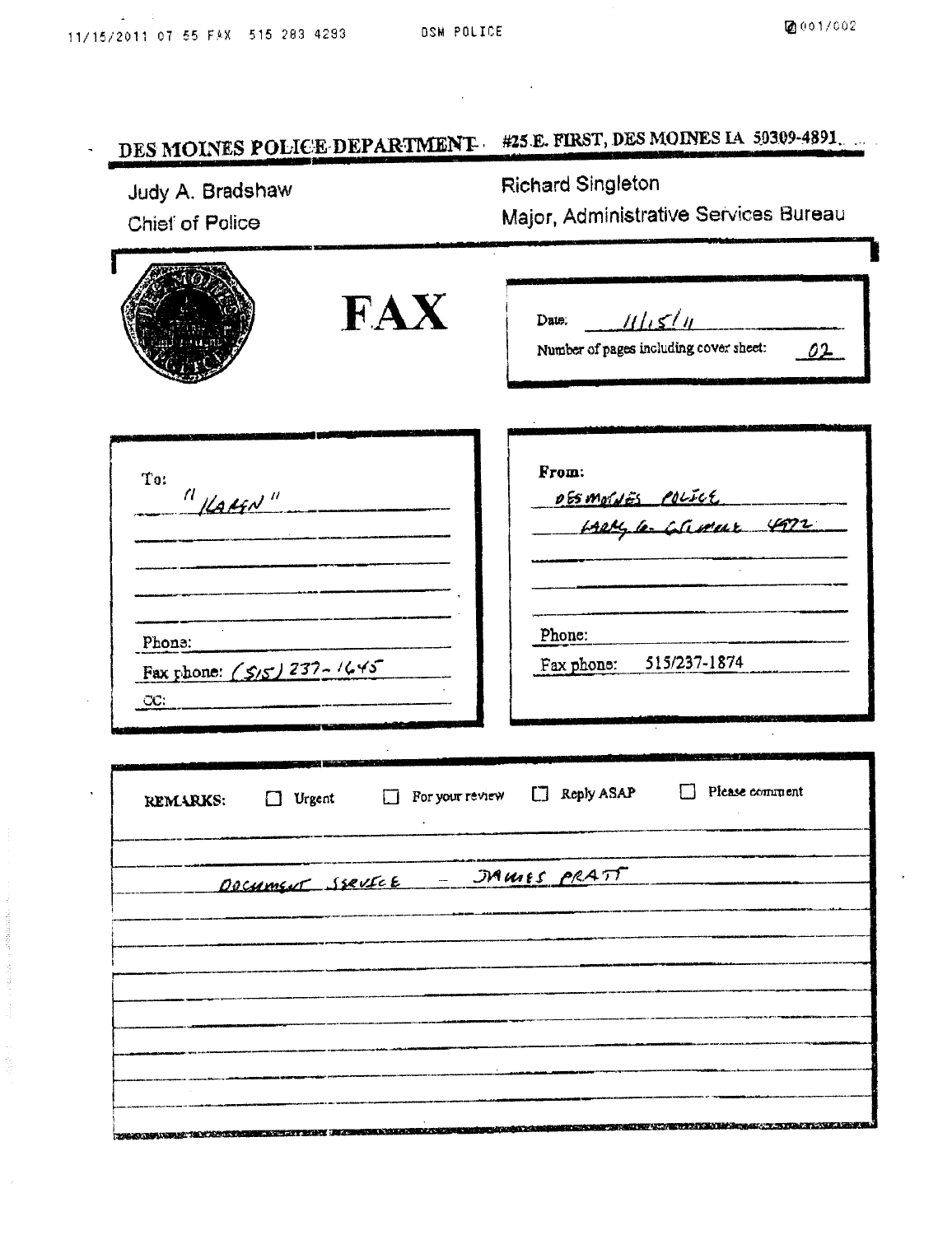| lĉ. | 0027002 |  |
|-----|---------|--|
|     |         |  |

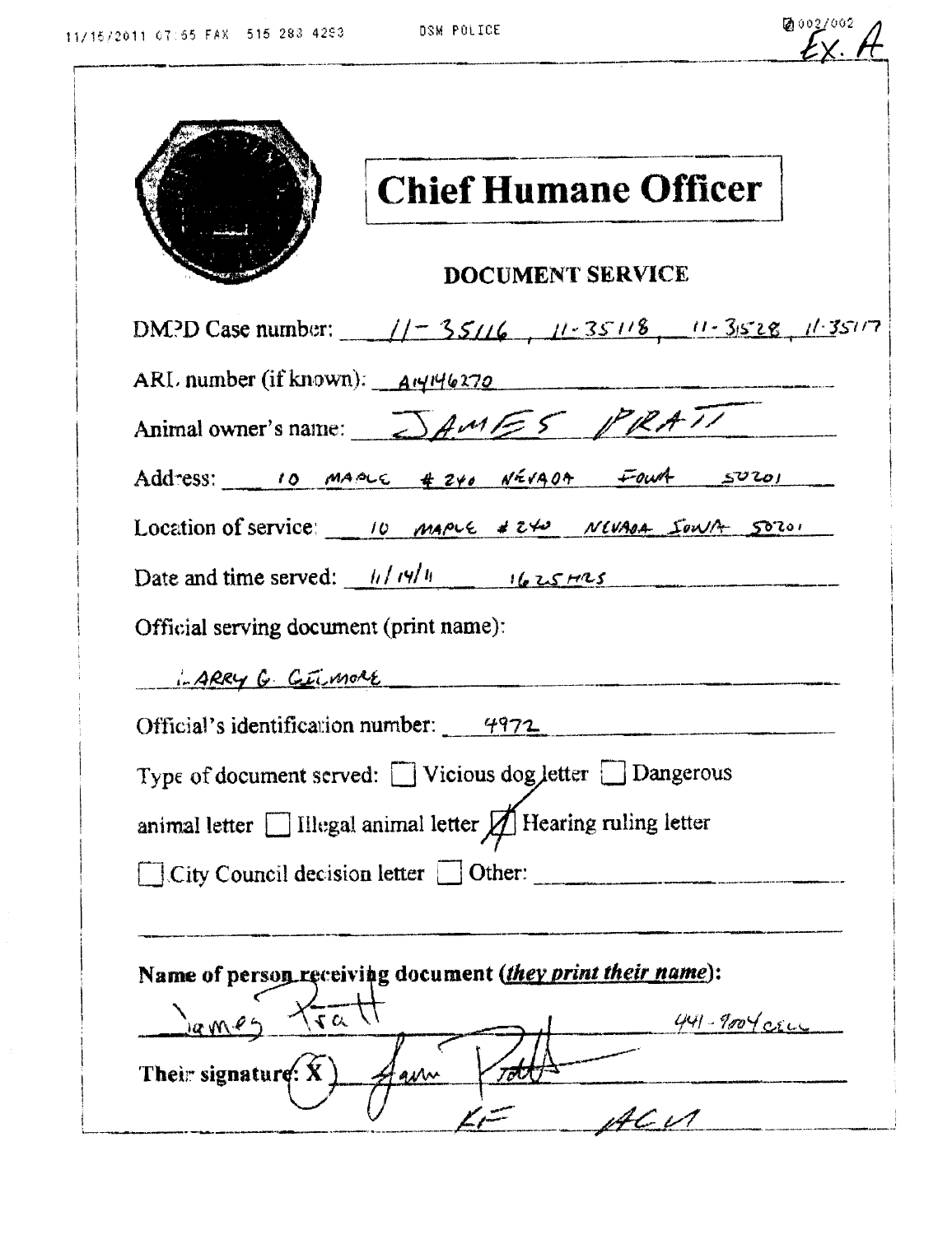November 3, 2011

Mr. James Pratt 5626 Douglas Avenue # 216 Des Moines, Iowa



 $E_{Y}$ .  $H_{U11}$ 

**/** 

Dear Mr. Pratt

On October 25, 2011 while in the apartment complex parking lot your black and white colored female pit bull breed dog, named "Cloe," bit and killed another dog when the dog went up to your dog and was sniffing your dog. Your dog was impounded for quarantine at the city animal shelter. (2011-35116)

During that bite incident your dog bit the owner of the other dog while she was trying to assist her dog, which resulted in a scrape injury to her leg.  $(2011-35117)$ 

Also during that bite incident a neighbor tried to help by trying to pry open your dog's mouth and one of the dog's teeth caught his finger and tore the skin.  $(2011-35118)$ 

On September 26, 2011 while at your apartment your dog pulled away from the person holding it and your dog bit a police officer that was there handling another problem, which resulted in a puncture wound and scrapes to his leg. Your dog was impounded for quarantine at the city animal shelter. (2011-31528)

Because your dog was involved in bite incidents of a person on two separate occasions within a 12 month period your dog is being declared a "Dangerous Animal," as defined by city ordinance 18-196.

An Administrative Hearing to review the "Dangerous Animal" declaration has been scheduled for 10:00 A.M. on Monday, November 7, 2010 in the City Council Chambers in the Des Moines City Hall at 400 Robert D. Ray Drive. Your dog will remain in impound pending a decision by the Hearing Officer.

If the "Dangerous Animal" declaration is upheld your dog may be ordered destroyed in a humane manner or you may be given the option to cause it to be destroyed in a humane maner, in accordace with city ordinance 18-202.

If you have any questions please call me at (515) 248-6052 or the animal shelter at (515) 284-6905 or the City Clerk's Office at  $(515)$  283-4209.

Sincerely,

Sergeant Scott Raudabaugh, Chief Humane Officer

cc: City Clerk's Office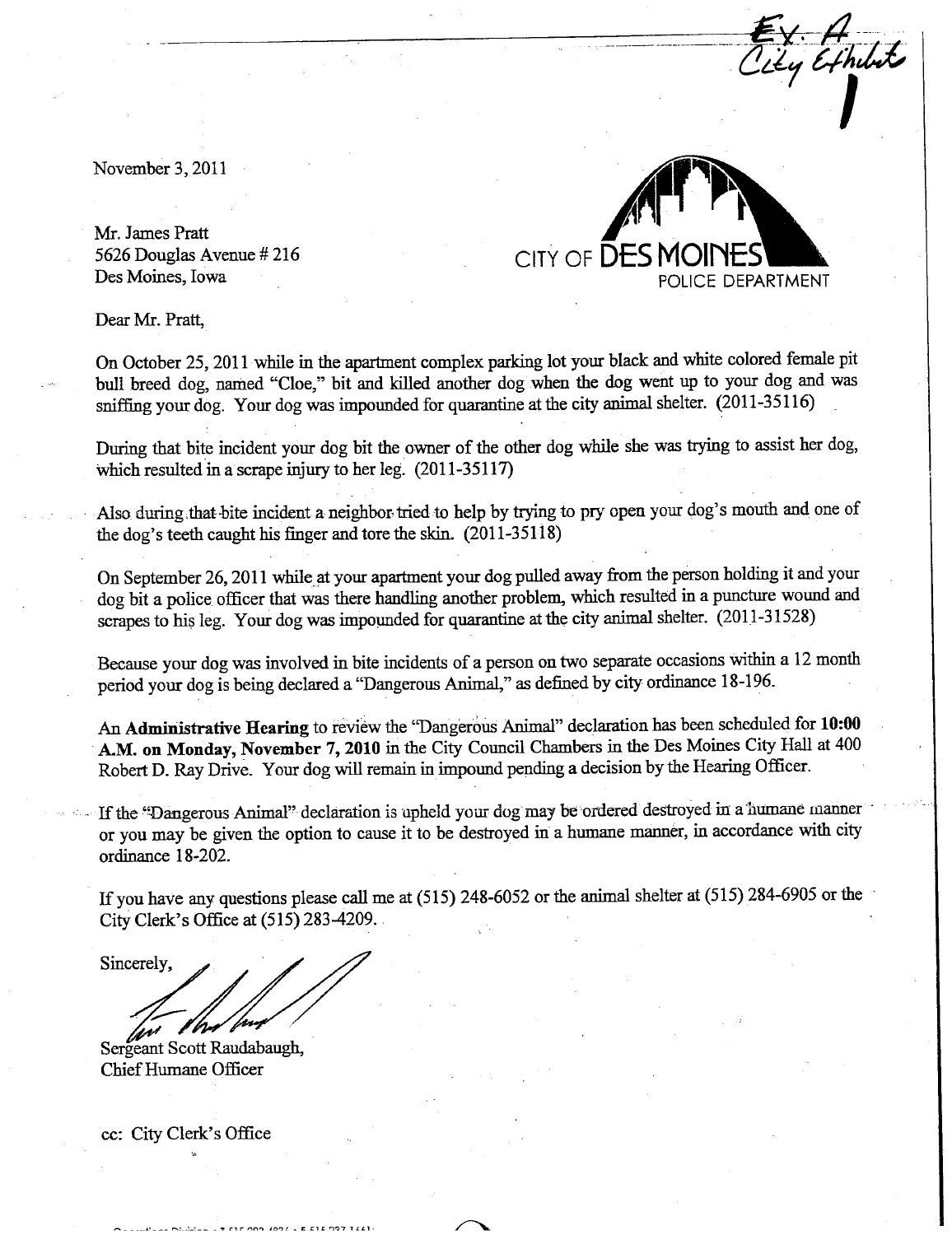|                                         | <b>Chief Humane Officer</b>                                         |
|-----------------------------------------|---------------------------------------------------------------------|
|                                         | <b>DOCUMENT SERVICE</b>                                             |
|                                         | DMPD Case number: $\sqrt{\frac{O}{1-\frac{36}{10}}}}$               |
|                                         | ARL number (if known):                                              |
|                                         |                                                                     |
|                                         | Animal owner's name: JAMES PRATI                                    |
| Location of service: $\int$             |                                                                     |
|                                         | Date and time served: 03 $\sqrt{QU}$ // /020                        |
| Official serving document (print name): |                                                                     |
|                                         | $\mathcal{L}$ and $\mathcal{L}$<br>· RAUDUAB                        |
| Official's identification number:       |                                                                     |
|                                         | Type of document served: $\Box$ Vicious dog letter $\Box$ Dangerous |
|                                         | animal letter Illegal animal letter I Hearing ruling letter         |
|                                         | City Council decision letter   Other:                               |
|                                         |                                                                     |
|                                         | Name of person receiving document (they print their name):          |
|                                         | SEED UNDER DOOR AN                                                  |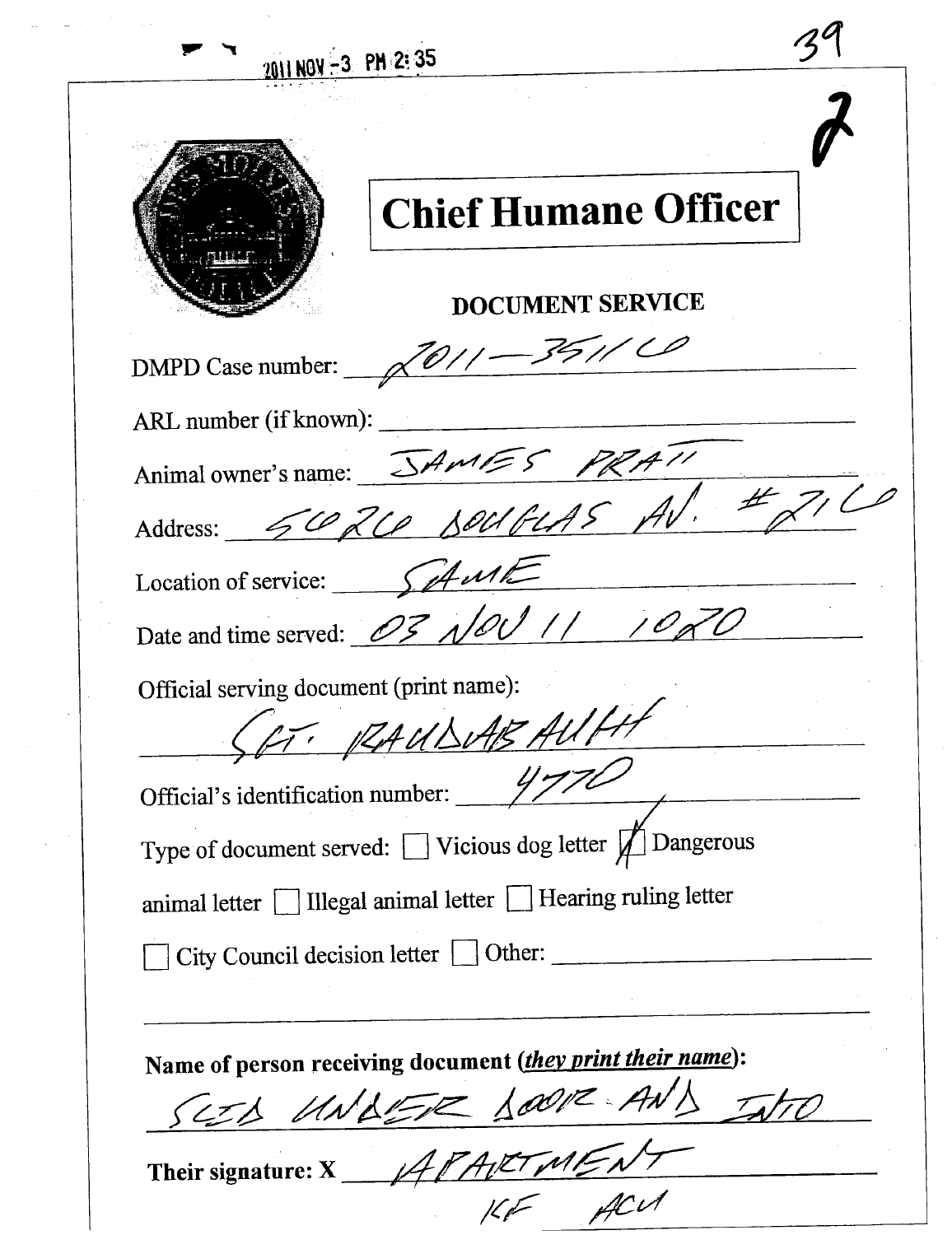2011110V-4 PM 6:24

| <b>Chief Humane Officer</b>                                         |
|---------------------------------------------------------------------|
| <b>DOCUMENT SERVICE</b>                                             |
| DMPD Case number: $\sqrt{\frac{O}{1-\frac{36}{10}}}}$               |
| ARL number (if known):                                              |
|                                                                     |
| Animal owner's name: SAMES PRATI                                    |
| ET EK<br>Location of service: ANTMAL SH                             |
| Date and time served: 04 NOU // 124                                 |
| Official serving document (print name):                             |
| Official's identification number: $\frac{1}{2}$                     |
| Type of document served: $\Box$ Vicious dog letter $\Box$ Dangerous |
| animal letter   Illegal animal letter   Hearing ruling letter       |
| City Council decision letter Other:                                 |
|                                                                     |
| Name of person regeiving document (they print their name):          |
| Their signature: $X'$<br>٢O                                         |
|                                                                     |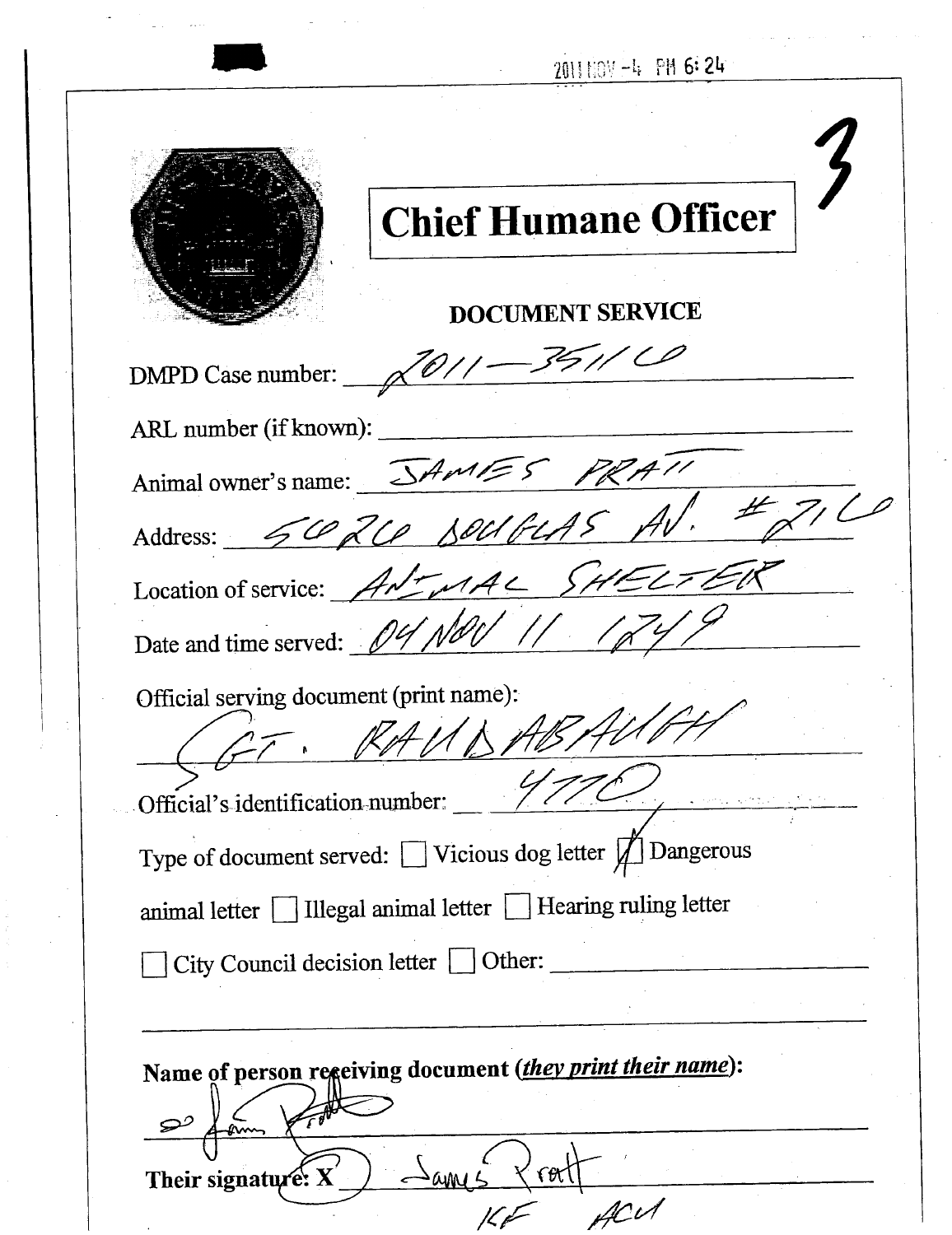# $\mathbf 7$

#### Sec. 18-196. - Definitions.

The following words, terms and phrases, when used in this article, shall have the meanings ascribed to them in this section, except where the context clearly indicates a diferent meaning:

Dangerous animal means any animal, including a dog, except for an ilegal animal per se, as listed in the definition of illegal animal, that has bitten or clawed a person while running at large and the attack was unprovoked, or any animal that has exhibited vicious propensities in present or past conduct, including such that the animal:<br>
(1) Has bitten or clawed a person on two separate occasions within a 12-month period;

- 
- (1) Has bitten or clawed a person on two separate occasions of a person;<br>(2) Did bite or claw once causing injuries above the shoulder time of the aff
- (3) Could not be controlled or restrained by the owner at the time of the attack to prevent the occurrence; or
- (3) Could not be controlled or restrained by the owner at the separate occasions within a 12-month period.

 $(4)$  Has attacked any domestic animal or for four separate or for  $\frac{1}{2}$ 

- Illegal animal means:<br>(1) Any animal which is not naturally tame or gentle and which is of a wild nature or disposition and which is (1) Any animal which is not naturally tame or gentle and which is of a wild nature or disposition and capable of killing, inflicting serious injury upon or causing disease among human beings or domestic animals and having animals and having known tendencies as a species to do so.
- 
- (2) Any animal declared to be illegal by the board of the board of the city manager of the city manager of the city manager of the city manager of the city manager of the city manager of the city manager of the city manag (3) Any nondomesticated member of the order carnivoral which as an adult exceeds the weight of 200 member of 20
- pounds.<br>The following animals, which shall be deemed to be illegal animals per se:
- $(4)$  The following animals, which shall be concerned to be seen shall be defined and  $\alpha$  $a.$  Lions, ugers, jaguars, icopards, cougars, ly
	- b. Wolves, coyotes and foxes,
	- c. Badgers, wolverines, weasels, skunks and mink,
	- d. Raccoons,
	- e. Bears,
	- f. Monkeys and chimpanzees.
	- g. Bats.
	- h. Alligators, crocodiles and caimans.
	- i. Scorpions,
	- j. Snakes and reptiles that are venomous.
	- k. Snakes that are constrictors over six feet in length.
	- \. Gila monsters,
	- m. Opossums.
	- n. All apes, baboons and macaques,
	- o. Piranhas,

 $(C79, 97-44, 0,10,041, 000, 97-44, 0,10,000, 1,000,$ Cross reference- Definitions generally, § 1-2.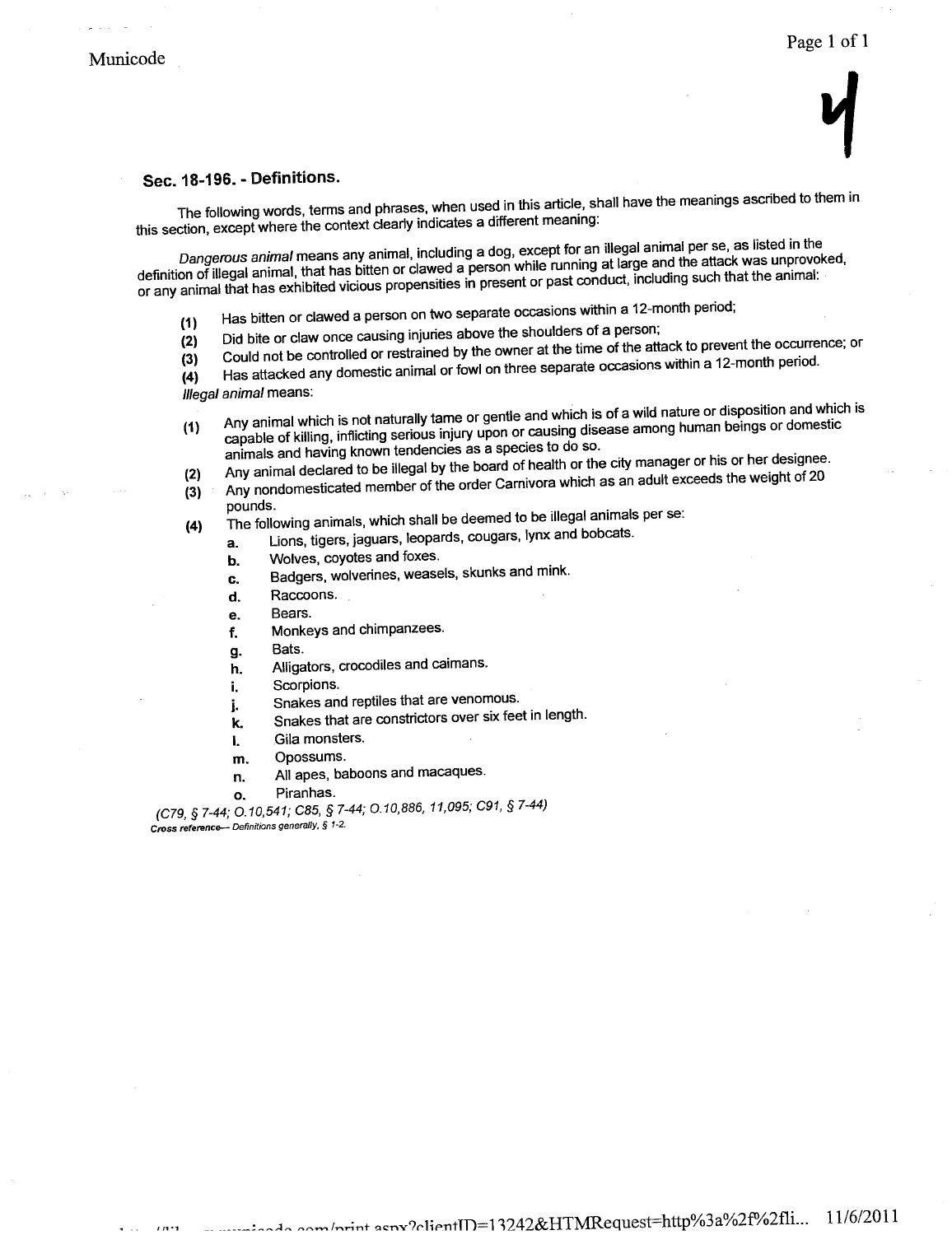## $\bm{\zeta}$

- Sec. 18-202. Seizure, impoundment and disposition of dangerous animals.<br>a) The chief humane officer or his or her designee, in his or her discretion or upon receipt of a complaint alleging (a) The chief numane omicer or rils or rile designed, in this or rid distortion of applitudely of a completion and such animal a dangerous animal. A hearing on the matter shall be conducted by the city manager or his or her designee. The person owning, keeping, sheltering, or harboring the animal in question shall be given not less<br>than 72 hours' written notice of the time and place of the hearing. The notice shall set forth the description o designed. The person notice of the time and place of the hearing. The notice shall set forth the description of the notice shall also set forth that the animal in question and the basis for the allegation of the allegation of the owner may be given the option the animal is determined to be dangerous it may be organized that  $\frac{1}{2}$  and  $\frac{1}{2}$  and  $\frac{1}{2}$  and  $\frac{1}{2}$  and  $\frac{1}{2}$  and  $\frac{1}{2}$  and  $\frac{1}{2}$  and  $\frac{1}{2}$  and  $\frac{1}{2}$  and  $\frac{1}{2}$  and  $\frac{1}{2}$  and cause it to be destroyed. The notice shall be served upon any  $\frac{1}{2}$  and the present to accept service. A notice that a dog is a is located or may be posted on those premises if no adult is present to a vicious dog under sections  $18.4$ dangerous animal may include as an alternative an allegation that a dog is a vicious dog under sections 18-41<br>and 18-59 of this chapter, and the hearings shall proceed together under this section.<br>If, after hearing, the ci and 18-59 of this chapter, and the hearings shall proceed together under this section,
- to) If, after hearing, the city of city manager or his or her designee shall either order the animal destroyed in a humane manner by the chief manager or his or her designee shall either order the animal or keeping or keep human officer, or order the person owning, sheltering, harboring or keeping the animal to cause it to be<br>destroyed in a humane manner. The order shall immediately be served upon the individual or entity against destroyed in a humane manner. The order shall immediately  $\frac{1}{2}$  be animal is ordered to be destroyed by the c whom issued in the same manner as the notice of hearing. If  $\frac{1}{2}$  is ordered to subsection (c) of this section has humane officer such order shall be carried out after the appeal period in subsection (c) of this section has<br>expired. If the animal is ordered to be destroyed by the owner, such order must be complied with within three expired. If the animal is ordered to be destroyed by the order measures is authorized to seize and impound th days of its issuance, otherwise the city manager or the city of seven days. If, at the end of the impoundment animaL. An animal so seized shall be impounded for a period of seven days. If, at the end of the impoundment period, the individual or entity against whom the order of the city manager or his or her designee was issued has not appealed such order to the city council, the city manager or his or her designee shall cause the animal<br>to be destroyed in a humane manner.
- The order to destroy a dangerous animal issued by the city manager or his or her designee may be appealed to the city council. In order to appeal such order, written notice of appeal must be filed with the city council. In order to appeal such order, written notice of three days after receipt of the order to destroy the dangerous animal. Failure to file such written notice of appeal shall constitute a waiver of the right to appeal the order of the city manager or his or her designee.<br>Th appeal shall constitute a waiver of the right to appeal the order of the city manager or his or her designee.
- (d) The notice of appear shall state the ground of each libe scheduled within seven days of the receipt of notice<br>mail to the city clerk. The hearing of such appeal shall be scheduled within seven days of the record made of appeal. The hearing may be continued for good cause. The hearing shall be confined to the record made<br>before the city manager or his or her designee and the arguments of the parties or their representatives, but<br>additio before the city manager or his or her designee and the arguments of the parties or their representatives, but no additional evidence shall be taken. After such hearing the such be contained in a written decision and shall b city manager or his or her designee, Such determination shall be continued session thereof.
- filed with the city clerk within three days after the hearing or any continued session thereof.<br>If the city council affirms the action of the city manager or his or her designee, the city council shall either order (e) If the city council affirms the action or the city manager or his or her designee, the city council shall either order that the individual or entity owning, sheltering, the animal destroyed by the chief humane officer, or order that the destroyed in a humane manner. The d harboring, or keeping such dangerous animal shall cause it to be decided in the same manner. and order shall immediately be served upon the person or entity against whom rendered in the same manner as the order to destroy. If the animal is ordered to be destroyed by the chief humane officer the order shall be effective on the fourth day after receipt of the order by the owner unless the county district court has been petitioned to review the order within the first three days after receipt. If the animal is ordered to be destroyed by the owner and such order is not appealed to the county district court and is not complied with within three<br>days after receipt of the order by the owner, the chief humane officer or his or her designee is authorized to<br> days after receipt of the order by the owner, the chief humane officer or his or her designee is authorized to seize and impound such dangerous animal. An animal so secure a period space served in period of a period of se days. If, at the end of the impoundment period, the must district count for a review of the order, the city the city council was issued has not petitioned the county district court for a review of the order, the city manager or his or her designee shall cause the animal to be destroyed in a humane manner.
- If Failure to comply of the city council after appeal shall constitute a misdemeanor offense.<br>not appealed or of the city council after appeal shall constitute a misgemeanor of quar Failure to comply with an order of the city manager or his or her designee issued pursuant to this section and
- (9) Any animal which is alleged to the owner, but shall continue to be held at the expense of the owner pending<br>shelter shall not be released to the owner, but shall continue to quarantine shall be paid by the owner if the the outcome of the hearing, All costs of such impoundment or quarantine shall be paid by the owner if the animal is determined to be dangerous, If the animal is not determined to be dangerous and was found at large, the owner shall only pay those costs attributable to the initial confinement and any required quarantine, If the animal is not determined to be dangerous and was not at large at the time of confinement, the owner shall only pay those costs attributable to any required quarantine.
- (C79, § 7-50; 0,10,541; C85, § 7-50; 0,11,095; C91, § 7-50; 0,13,854, 13,977, 14,462, 14,677)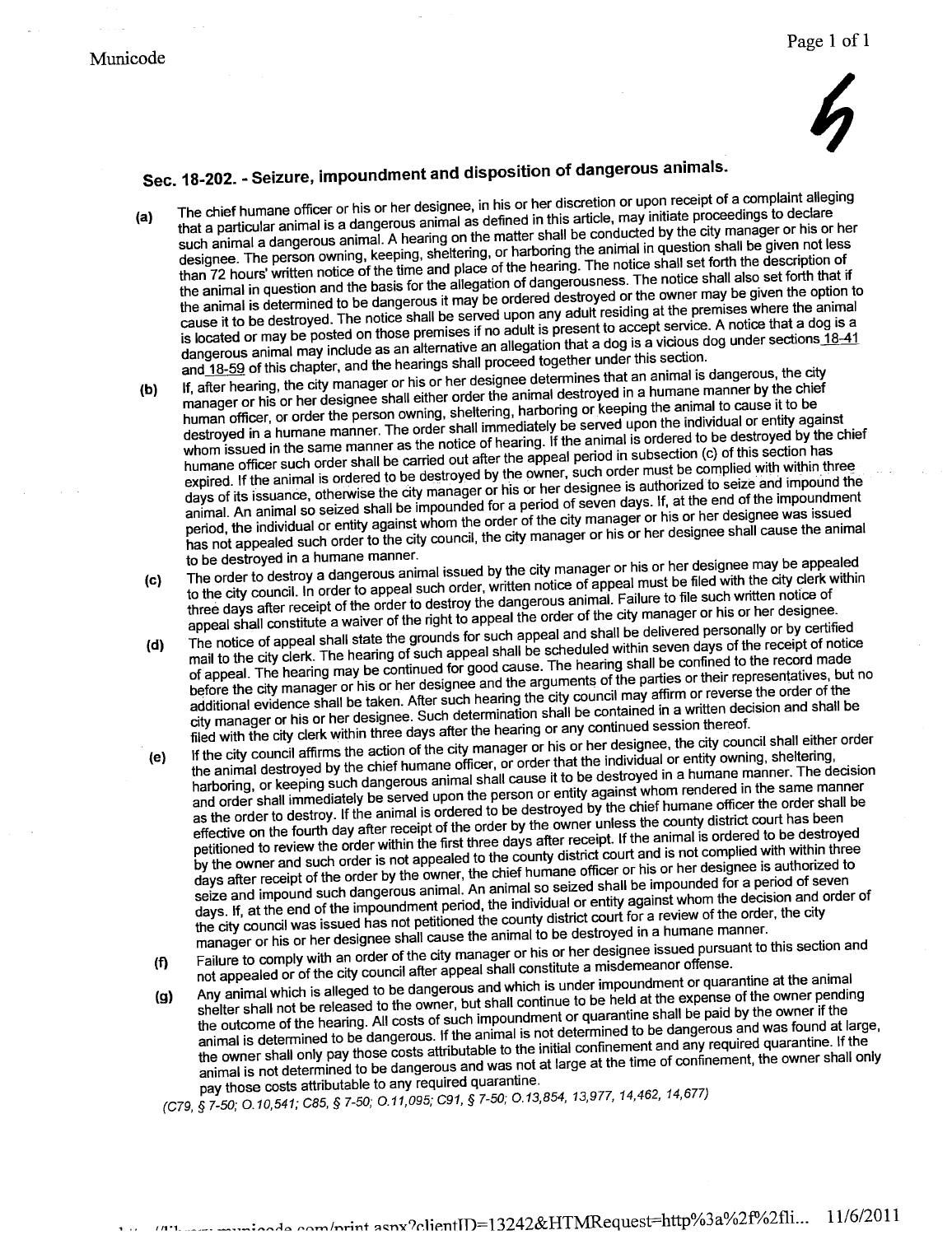|                                                                                                                        |                                                                           |                                           | * CONVEST TO 11-35117 *                                    |                                                        |                                               |                                                     |  |  |  |
|------------------------------------------------------------------------------------------------------------------------|---------------------------------------------------------------------------|-------------------------------------------|------------------------------------------------------------|--------------------------------------------------------|-----------------------------------------------|-----------------------------------------------------|--|--|--|
| <b>Animal Incident Investigation Report</b><br>Des Moines, Iowa                                                        | A. ARL case number:                                                       |                                           | 11-35116                                                   | 2. DMPD case number (if applicable):                   |                                               |                                                     |  |  |  |
|                                                                                                                        | 3. Victim's name (Last, First M.I.):<br><b>KENNEDY, BONNIE</b>            |                                           |                                                            |                                                        | (Human victim or society)                     |                                                     |  |  |  |
| Impounded or bite animal<br>32. Impounded or bite animal ARL number:<br>Impounded: No □ Yes ⊠ ARL#:                    | 5. Sex:<br>4. Race:<br>F<br>w                                             | 6. Age:                                   | 7. Date of birth:                                          |                                                        | 8. Ethnicity:<br>H□NH⊠                        | 9. Sobrietv:<br>Sob. $\boxtimes$ H.B.D. $\square$   |  |  |  |
| 33. Animal type:                                                                                                       | 10. Residence address:<br>5626 DOUGLAS                                    |                                           |                                                            |                                                        | (City and/or state if not Des Moines or lowa) |                                                     |  |  |  |
| Cat $\Box$ Dog $\boxtimes$ Other $\Box$ : CLOE<br>34. Animal breed:                                                    | 11. Residence phone number:<br>326-4978                                   |                                           |                                                            |                                                        | 12. Business or cellular phone number:        |                                                     |  |  |  |
| <b>PITBULL</b><br>35. Animal color:                                                                                    | 13. Place of employment or school:                                        |                                           |                                                            |                                                        |                                               |                                                     |  |  |  |
| <b>BLACK WITH WHITE</b><br>36. Animal fur length:                                                                      | 14. Type and location of injury:                                          |                                           |                                                            |                                                        |                                               |                                                     |  |  |  |
| Short X Medium I Long I Other I:                                                                                       | RIGHT HAND MULTIPLE PUNCTURES<br>15. Medical treatment:                   |                                           |                                                            |                                                        |                                               |                                                     |  |  |  |
| 37. Animal sex:<br>Female $\boxtimes$ Spayed $\square$ Male $\square$ Neutered $\square$ Unknown $\square$             | <b>ADVISED</b>                                                            |                                           |                                                            |                                                        |                                               |                                                     |  |  |  |
| 38. Microchip:<br>(Records Personnel: Enter M/C# as a serial number)<br>No $\Box$ Yes $\boxtimes$                      | 16. Reporting person's name (Last, First M.I.):<br>SMITH, GLENALE         |                                           | 20. Date of birth:                                         |                                                        | 21. Ethnicity:                                | 22. Sobriety:                                       |  |  |  |
| M/C#: 0A125A690B                                                                                                       | 17. Race:<br>F<br>в                                                       | 19.<br>18. Sex:<br>Age:                   | 04/08/1958                                                 |                                                        | H⊟NH⊠                                         | Sob. $\boxtimes$ H.B.D. $\Box$                      |  |  |  |
| 39. Rabies tag:<br>No ⊠ Yes □ R/T#: NOT DISPLAYED                                                                      | 23. Residence address:<br>5626 DOUGLAS # 202                              |                                           |                                                            |                                                        | (City and/or state if not Des Moines or lowa) |                                                     |  |  |  |
| 1 398. Date of vaccination expiration:<br>39A. Date of vaccination:                                                    | 24. Residence phone number.<br>278-1601                                   |                                           |                                                            |                                                        | 25. Business or cellular phone number:        |                                                     |  |  |  |
| 39C. Veterinarian:                                                                                                     | 26. Location of incident (address):<br>5626 DOUGLAS                       |                                           |                                                            |                                                        |                                               |                                                     |  |  |  |
| 40. License:<br>No X Yes I Lic#: NOT DISPLAYED                                                                         |                                                                           | 27. Location type:<br><b>PARKING LOT</b>  |                                                            |                                                        |                                               |                                                     |  |  |  |
| 41. Other identifiers (Collar, tattoo, etc.).                                                                          | 28. Date and time incident occurred:<br><b>25 OCT 11 1510</b>             |                                           |                                                            | 29. Date and time incident reported:<br>25 OCT 11 1523 |                                               |                                                     |  |  |  |
| <b>BLUE NYLON</b><br>42. Confinement/quarantine location:                                                              | 31. Classification:<br>30. Crime/incident type:<br><b>ANIMAL BITE-DOG</b> |                                           |                                                            |                                                        |                                               |                                                     |  |  |  |
| <b>ARL CCC</b><br>43. Impounded or bite animal owner's name (Last, First M.I.):                                        |                                                                           | 44. Residence address:                    |                                                            |                                                        |                                               | (City and/or state if not Des Moines or lowa)       |  |  |  |
| <b>KENNEDY, BONNIE OR PRATT, JAMES</b><br>46. Place of employment or school:                                           |                                                                           | 5626 DOUGLAS #216                         |                                                            |                                                        |                                               | 47. Business or cellular phone number:              |  |  |  |
| 45. Residence phone number:<br>326-4978                                                                                |                                                                           | 488. Person making notification:          |                                                            |                                                        | 48C. Means of notification:                   |                                                     |  |  |  |
| 48A Date and time of notification:<br>48. Animal owner notification:<br>$125$ OCT 11 1544<br>No $\Box$ Yes $\boxtimes$ |                                                                           | T. UPDEGROVE AR6                          | (City and/or state if not Des Moines or lowa)              |                                                        | IN PERSON/NOTICE                              | 51. Daytime or cellular phone number:               |  |  |  |
| 49. Witness' name (Last, first):                                                                                       | 50. Residence address:                                                    |                                           | (City and/or state if not Des Moines or lowa)              |                                                        |                                               | 54. Daytime or cellular phone number:               |  |  |  |
| 52. Witness' name (Last, First):                                                                                       | 53. Residence address:                                                    |                                           |                                                            |                                                        |                                               |                                                     |  |  |  |
|                                                                                                                        |                                                                           |                                           |                                                            |                                                        |                                               |                                                     |  |  |  |
| 55. Investigative notifications and/or photographs taken:                                                              |                                                                           | Police Officer: No $\Box$ Yes $\boxtimes$ |                                                            |                                                        |                                               | Photographs taken by ARL or PO: No ⊠ Yes □          |  |  |  |
| Sergeant: No ⊠ Yes □<br>ARL Supervisor: No $\boxtimes$ Yes $\Box$<br>56. Victim animal ARL number:                     |                                                                           |                                           | 57. Animal type:                                           |                                                        | Cat $\Box$ Dog $\boxtimes$ Other $\Box$ :     |                                                     |  |  |  |
| impounded: No $\square$ Yes $\square$ ARL#:<br>Victim animal<br>59. Animal color:<br>58. Animal breed:                 |                                                                           |                                           | 60. Animal fur length:                                     |                                                        |                                               |                                                     |  |  |  |
| <b>BLACK AND RED</b><br><b>YORKI</b><br>61. Animal sex:                                                                | 62. Rabies tag:                                                           |                                           | Short $\Box$ Medium $\Box$ Long $\boxtimes$ Other $\Box$ : |                                                        |                                               |                                                     |  |  |  |
| Female $\boxtimes$ Spayed $\Box$ Male $\Box$ Neutered $\Box$ Unknown $\Box$                                            | 62A. Date of vaccination:                                                 | No ⊠ Yes □ R/T#:                          |                                                            |                                                        | 62B. Date of vaccination expiration:          |                                                     |  |  |  |
| 63. Microchip:<br>No ⊠ Yes □ M/C#:                                                                                     | 62C. Veterinarian:                                                        |                                           |                                                            |                                                        |                                               |                                                     |  |  |  |
| 64 License:<br>No ⊠ Yes □ Lic#:                                                                                        |                                                                           |                                           |                                                            |                                                        |                                               |                                                     |  |  |  |
| 65. Type and location of injury:<br>PUNCTURES TO ABDOMEN                                                               |                                                                           | 66. Medical treatment:<br><b>DOA</b>      |                                                            |                                                        |                                               |                                                     |  |  |  |
| 67. Confinement/quarantine location:<br><b>ARL CCC</b>                                                                 | SMITH, GLENALE                                                            |                                           | 68. Victim animal owner's name (Last, First M.I.):         |                                                        |                                               |                                                     |  |  |  |
| (City and/or state if not Des Moines or Iowa)<br>69 Residence address:                                                 |                                                                           | 278-1601                                  | 70. Residence phone number.                                |                                                        |                                               | 71. Business or cellular phone number:              |  |  |  |
| 5626 DOUGLAS #202<br>1.D. No.<br>72. Reporting official:                                                               | 73. Status: Open   Closed   Excep. Closed                                 |                                           |                                                            |                                                        | 74. Copy/copies made by:                      | 75. Referred to:<br>X Animal Control                |  |  |  |
| T. UPDEGROVE AR6<br>I.D. No.                                                                                           | □ Case file □ Suspended □ Unfounded<br>77. Supervisor approving report:   |                                           | 1.D. No.                                                   | 78. Reviewed by:                                       |                                               | □ Detectives □ PIO<br>$\square$ OPS<br>$\Box$ Chief |  |  |  |

......

 $\hat{\mathcal{A}}$